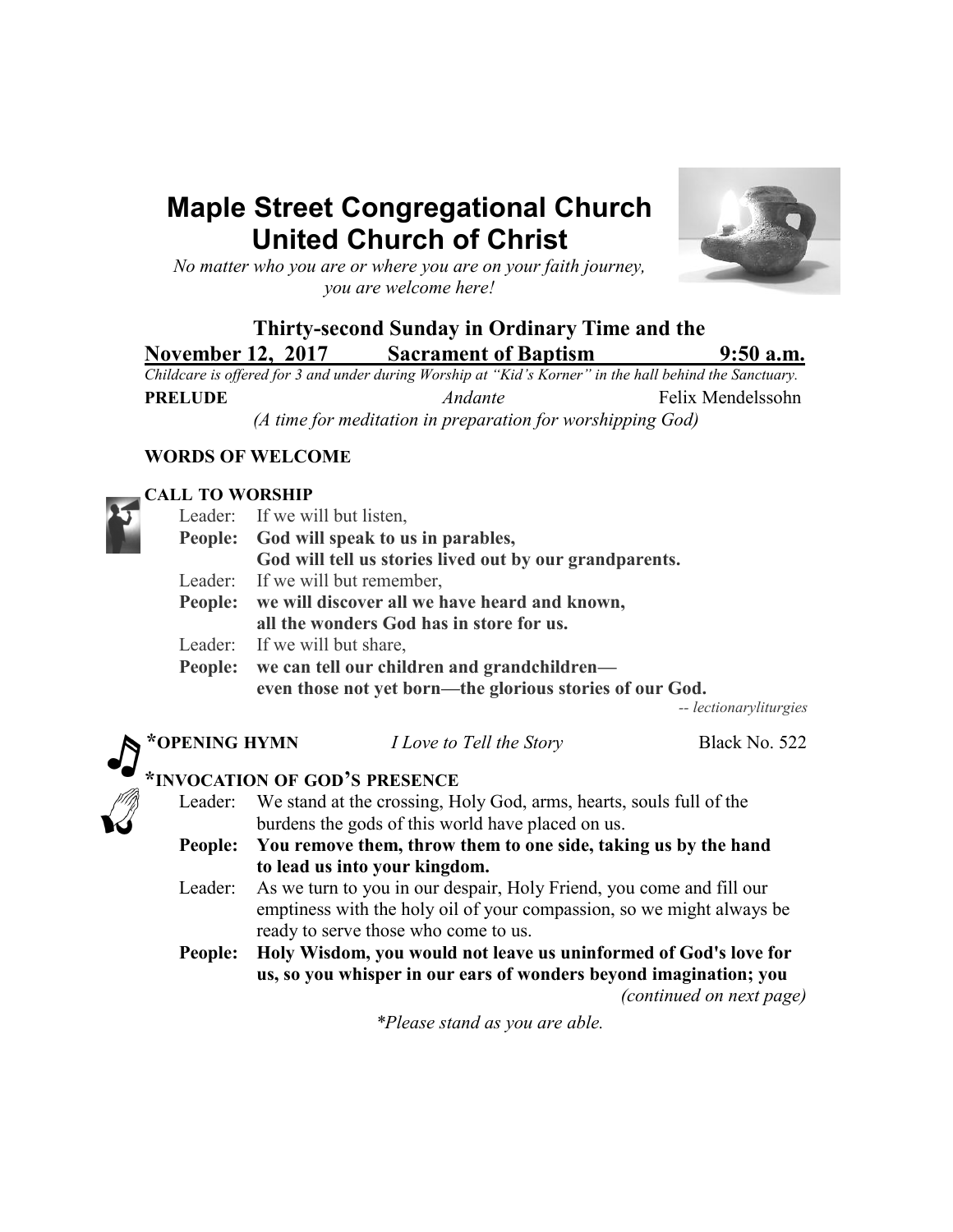#### *(continued)* **remove the blindfolds from our eyes so we may behold the grace flowing all around us; you open our hearts to the family God has given us.** *-- lectionaryliturgies*

#### **\*THE LORD'S PRAYER (in unison)**

**Our Father, who art in heaven, hallowed be thy name. Thy kingdom come, thy will be done, on earth as it is in heaven. Give us this day our daily bread, and forgive us our trespasses, As we forgive those who trespass against us. And lead us not into temptation, but deliver us from evil. For thine is the kingdom, and the power, and the glory forever. Amen**.



**\*RESPONSE** Tune: Red No. 241

**Spirit divine, attend our prayers and make this world thy home; Descend with all thy gracious powers, o come, great Spirit, come!**

**ANTHEM—***This Is My Song* tune: Finlandia, by Jean Sibelius, words by Lloyd Stone

#### **SACRAMENT OF BAPTISM**

 Samantha Elizabeth DeAmelio Born: September 29, 2016, in Beverly Child of Melissa and Chris DeAmelio  *and*

 Henry James Pickering Born: July 10, 2017, in Beverly Child of James and Nicole Pickering

**EXAMPLE 2008 EXAMPLE 2008 EXAMPLE 2009 EXAMPLE 2009 Traditional** *Please join in singing*.

**As I went down in the river to pray, studyin' about that good ole way And who shall wear a starry crown, good Lord, show me the way. Oh, sisters,\* let's go down. Let's go down. Come on down. Oh, sisters,\* let's go down. Down in the river to pray. \*substitute 2. brothers 2. sinners**

**\*BAPTISMAL HYMN** *Child of Blessing, Child of Promise* Black No. 325 *(At the end of the hymn, children and youth are invited to go*

*to the "Cuvatent Room" for an all-age activity.)*

Leader: *God in Community, Holy in One, hear us as we pray as Jesus teaches us, saying…*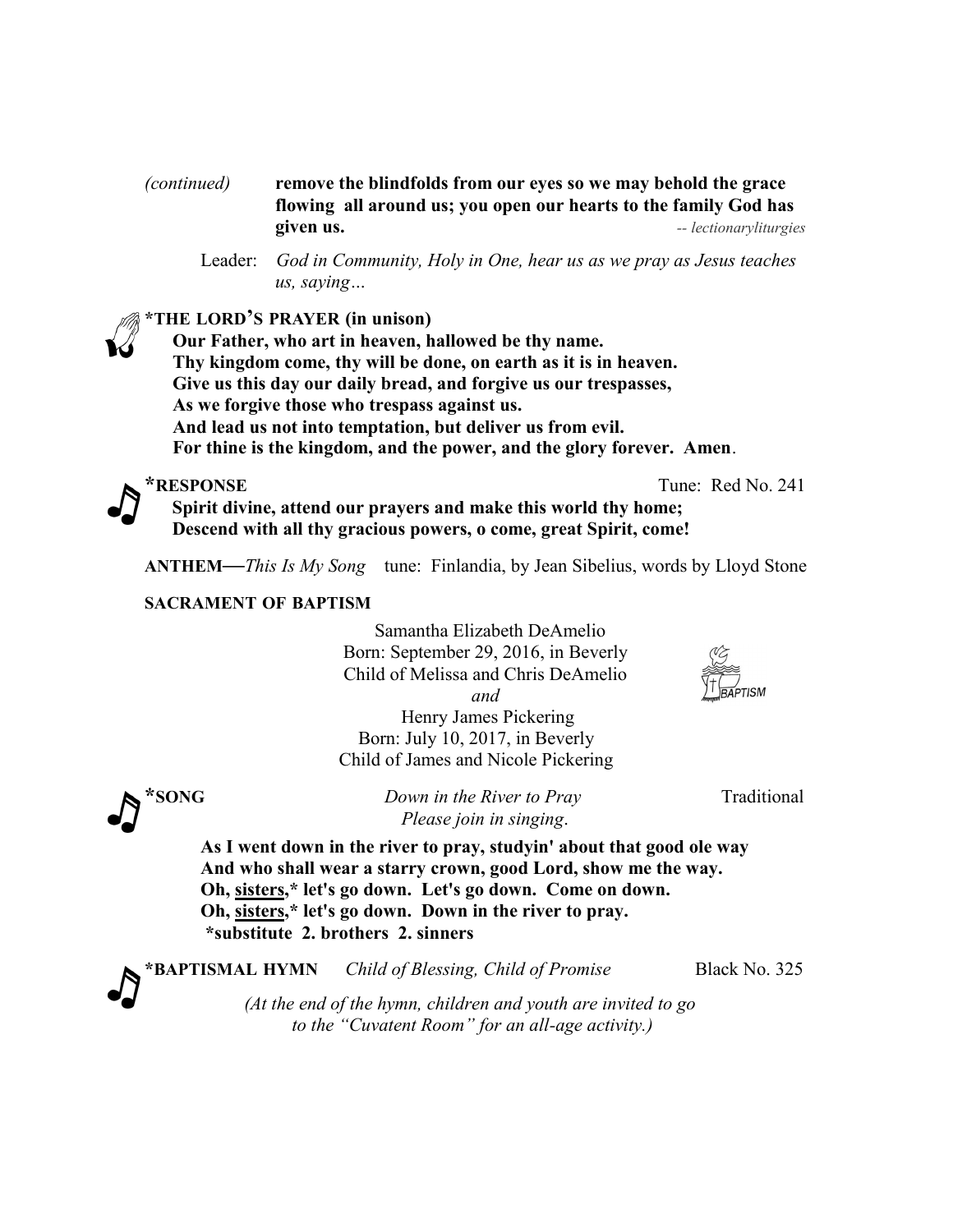# *Maple Street News*



**Today is the Thirty-second Sunday in Ordinary Time and the Sacrament of Baptism. Today is also Hospitality Sunday hosted by the Trustees and Food Collection Sunday.** 

- 9:50 am Joys and Concerns
- 10:00 am Morning Worship. Childcare is offered for children 3 and under at "Kid's Korner" in the hall behind the Sanctuary. We welcome the family and friends of **Samantha Elizabeth DeAmeilio,** child of Melissa and Chris DeAmelio, and **Henry James Pickering**, child of James and Nicole Pickering, both of whom are being Baptized here today.
- 11:30 am Fellowship time in the Social Hall—Join the Maple Street Church Family for a *Cup of Justice (free-trade coffee)* and **enjoy the warm hospitality of the Trustees.**



**Beginning today** and then November 19 and 26, the **Boy Scouts**  will be taking orders for 12" Christmas Wreaths in the social hall during fellowship time. Prices are: Plain, \$14; with a bow (burgundy or red), \$17; and fully decorated (bow, pine cones,

ornaments), \$19. Wreaths will be delivered on Sunday, December 3. We appreciate your supporting our Boy Scouts.



Next Sunday is **Thanksgiving Sunday, In-Gathering, and hanks** World Service Food Blessing. As you are able, we ask that you bring non-perishable items to be collected during Worship and then donated to the People-to-People Food Pantry. Thank

you for your generosity.

*Volunteers are needed* to give rides to and from Sunday Worship services and other church activities for those in need of a ride. There is a signup sheet on the bulletin board in the social hall.

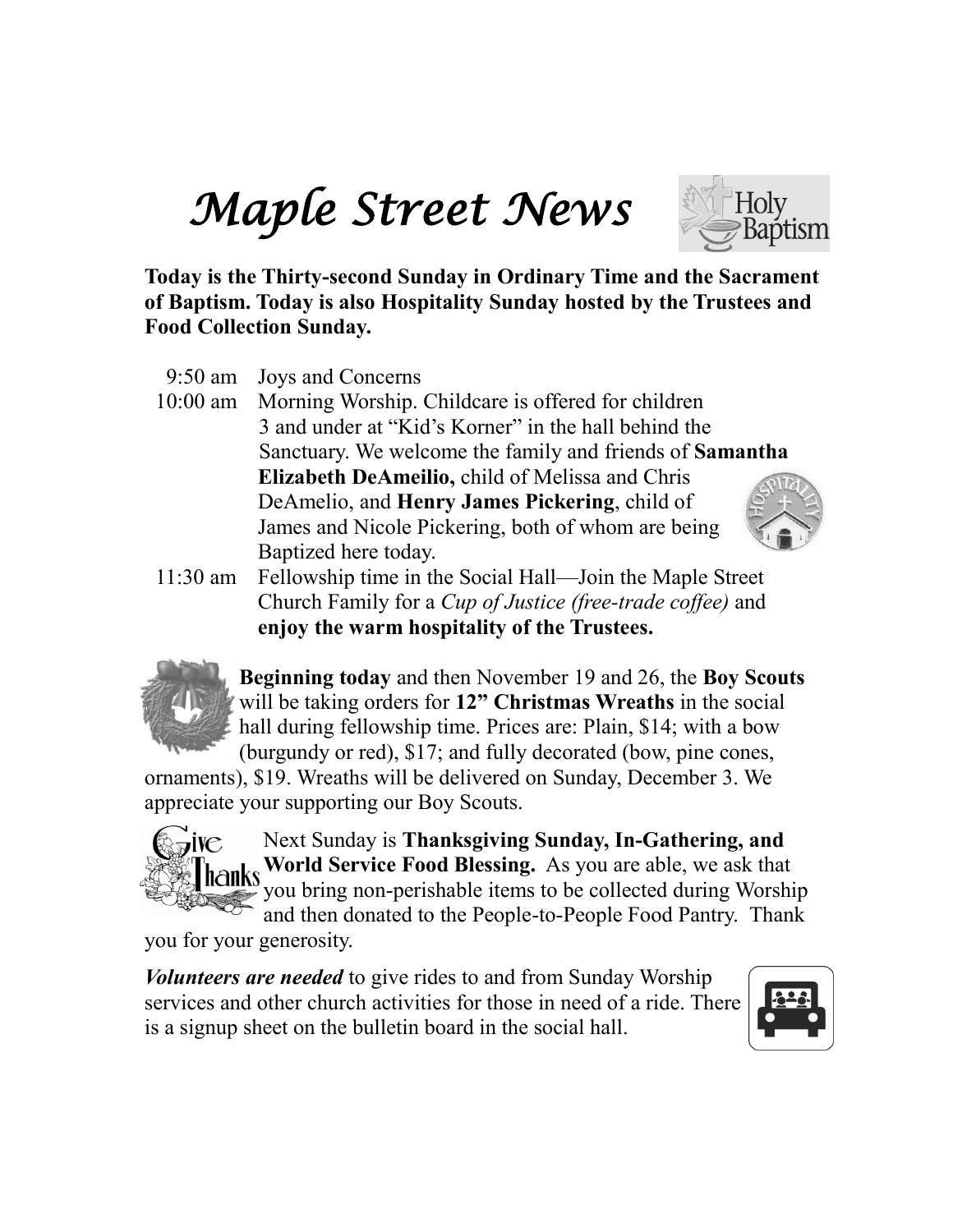## Our next **Prayer & Table Service** will be on **Tuesday, November 21,** at 6

together matters of faith, community, love, and life. It's an pm in the Chapel. We gather together for a contemplative, interactive service to pray, share the Lord's meal, and discuss



and experience the sacred. All are welcome! opportunity at the end of your day to relax, be soulfully fed in community,



It's time to order **Poinsettias,** in memory of or in honor of someone special, to have placed in the Sanctuary. An order form is inserted in this bulletin. Absolute deadline for orders is December 7.

## *Coming Soon:*

| December 3: "First Sunday", First Sunday in Advent; Advent Bible |
|------------------------------------------------------------------|
|                                                                  |
|                                                                  |
|                                                                  |
|                                                                  |
|                                                                  |

## **Toiletries Needed for Lifebridge!**

We will be making a monthly delivery of toiletries to Lifebridge in Salem. Please help those in need by bringing toiletries to church and placing them in the collection basket located on the shelf in the Social Hall near the Lost and Found board. Lifebridge This is an ongoing project through- out the year. Thank you



**Your old eyeglasses can change another person's life!** If you have used eyeglasses you no longer need, please put them in the collection box located on the shelf in the Social Hall near the Lost and Found board. Children's eyeglasses are particularly needed.

Thank you.

Question: Who was the first person to fall asleep during a sermon?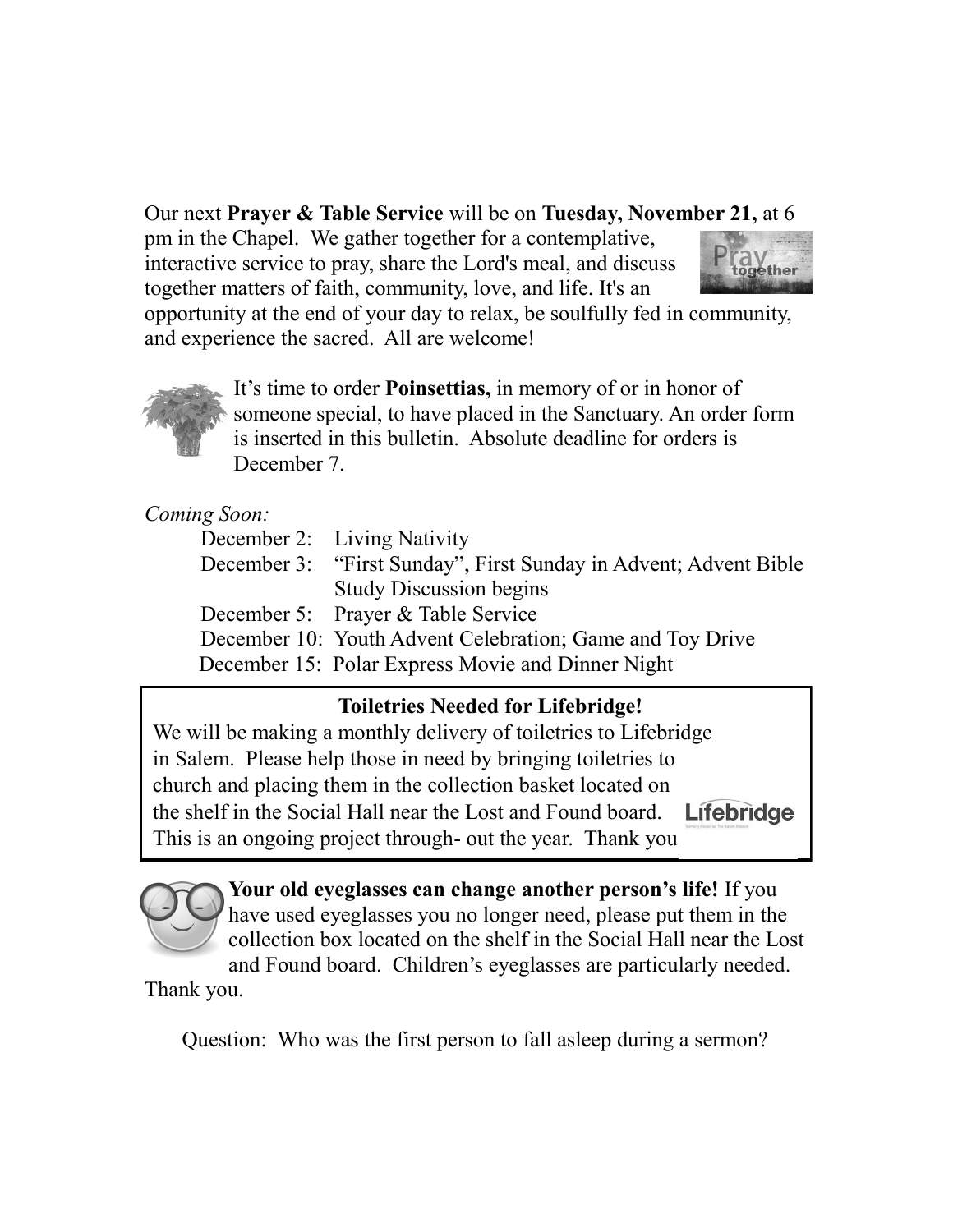## **This Week**



4:30 pm Girl Scouts in the Social Hall

6:20 pm Cub Scouts in the Social Hall

## **Tuesday**

9:15 am A New Day Yoga in the Reception Room

 6:30 pm **Deacons' Meeting** in the Reception Room Boy Scouts in the Social Hall





# **Wednesday**

4:30 pm *Alleluia Morning* in the Music Room

# **Thursday**

7:30 pm Chancel Choir in the Music Room



- **Saturday World Service decorating in the Sanctuary at 9:30 am**
- **Sunday Thanksgiving Sunday Worship at 9:50 am; World Service Food Blessing Sunday; Ingathering**





*Answer: Eutychus, who dozed off and fell out of a window during Paul's sermon (Acts 20:9)*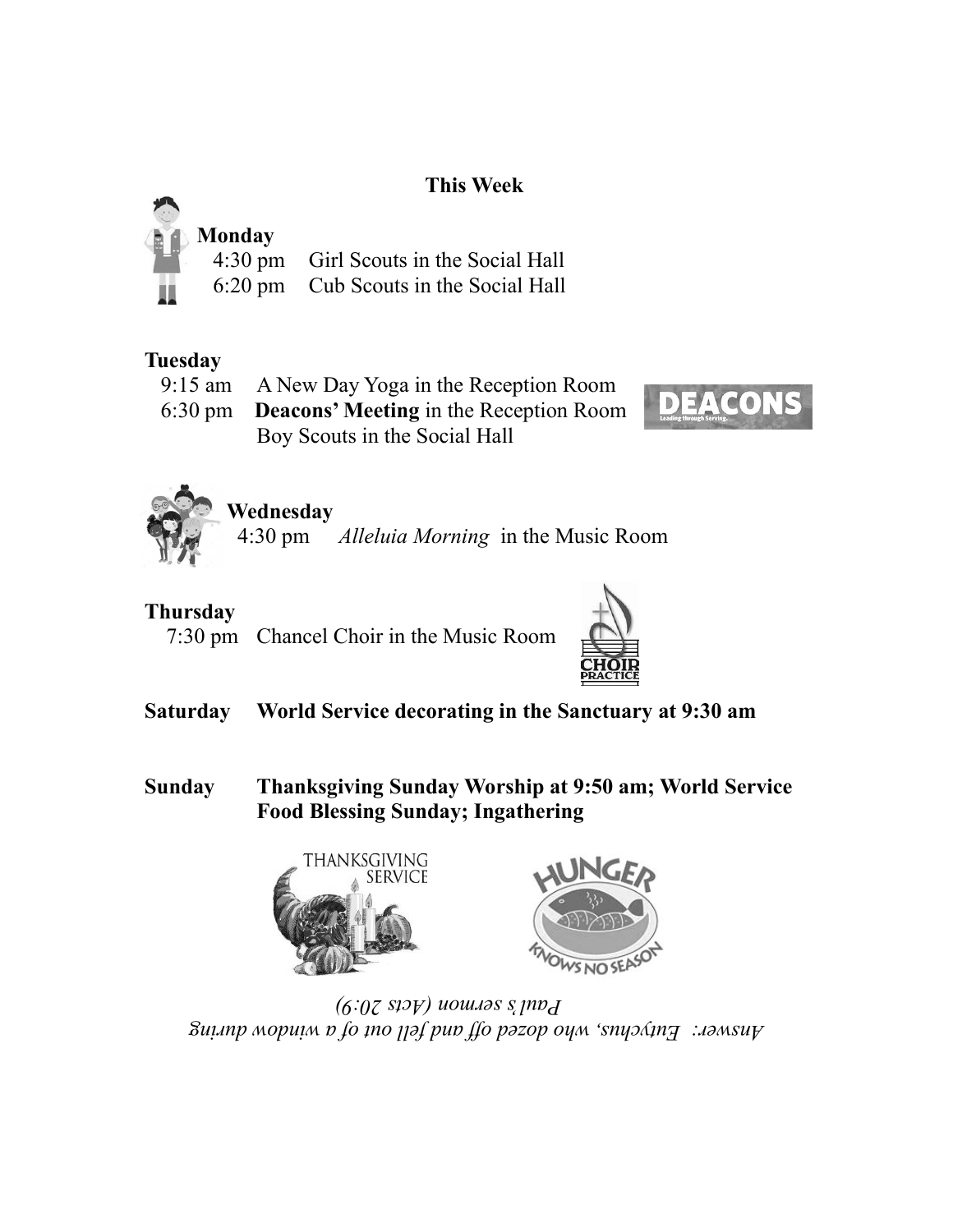

# Maple Street Congregational Church United Church of Christ **90 Maple Street, Danvers, MA 01923**

| Rev. Kevin Smith<br><b>Senior Minister</b>                                         | 978-774-4510, ext. 3<br>Cell 978-968-5020 | revkevmsc@gmail.com                        |
|------------------------------------------------------------------------------------|-------------------------------------------|--------------------------------------------|
| Rev. Pamela Cochrane<br>Associate Minister for Youth and<br><b>Family Ministry</b> | 978-774-4510, ext. 4<br>Cell 781-956-2371 | revpammsc@gmail.com                        |
| Ms. Kathy Gross<br>Director of Music Ministry                                      | 978-774-4510, ext. 5                      | candk144@gmail.com                         |
| Ms. Ji-Hye Jung<br>Asst. Director of Music Ministry                                | 978-774-4510, ext. 1                      | jihye878@gmail.com                         |
| Ms. Linda Blair<br>Office Administrator                                            | 978-774-4510, ext. 1                      | $info(\hat{\omega})$ maplestreetchurch.org |
| Mrs. Lynne Hathaway<br><b>Nursery School Director</b>                              | 978-774-4510, ext. 6                      | lynne.hathaway@verizon.net                 |

Our Worship Services are recorded each week aired on Danvers Comcast Channel 99 and Verizon Channel 36, Sunday 10:00 am and 7:00 pm (one week delay)

# *OFFICE HOURS—*

Monday 10 am-2 pm; Tuesday through Thursday 9 am-2 pm; Friday 9 am-12 pm

Pastor Kevin Smith is available for home visitation, member weddings, funerals, memorial services, baptisms, and pastoral counseling. Pastor Pam is also available. Feel free to contact Pastor Kevin or Pastor Pam if you need a listening ear, if you want to discuss the work of the congregation, or if you would like to join Maple Street Church!

Office schedules can vary for ministers as they attend meetings, attend to church business, write and prepare for Sunday worship away from the office, visit members of the congregation, and more, so it's always wise to call or e-mail to make an appointment if at all possible. Pastor Kevin's day off is Friday. Pastor Pam's day off is Monday. Pastor Kevin's worship preparation times are Tuesday morning and Thursday afternoon when he will be out of the office. You can contact both at the Church Office phone listed above, the e-mails listed above, or you can contact Pastor Kevin at 978-968-5020.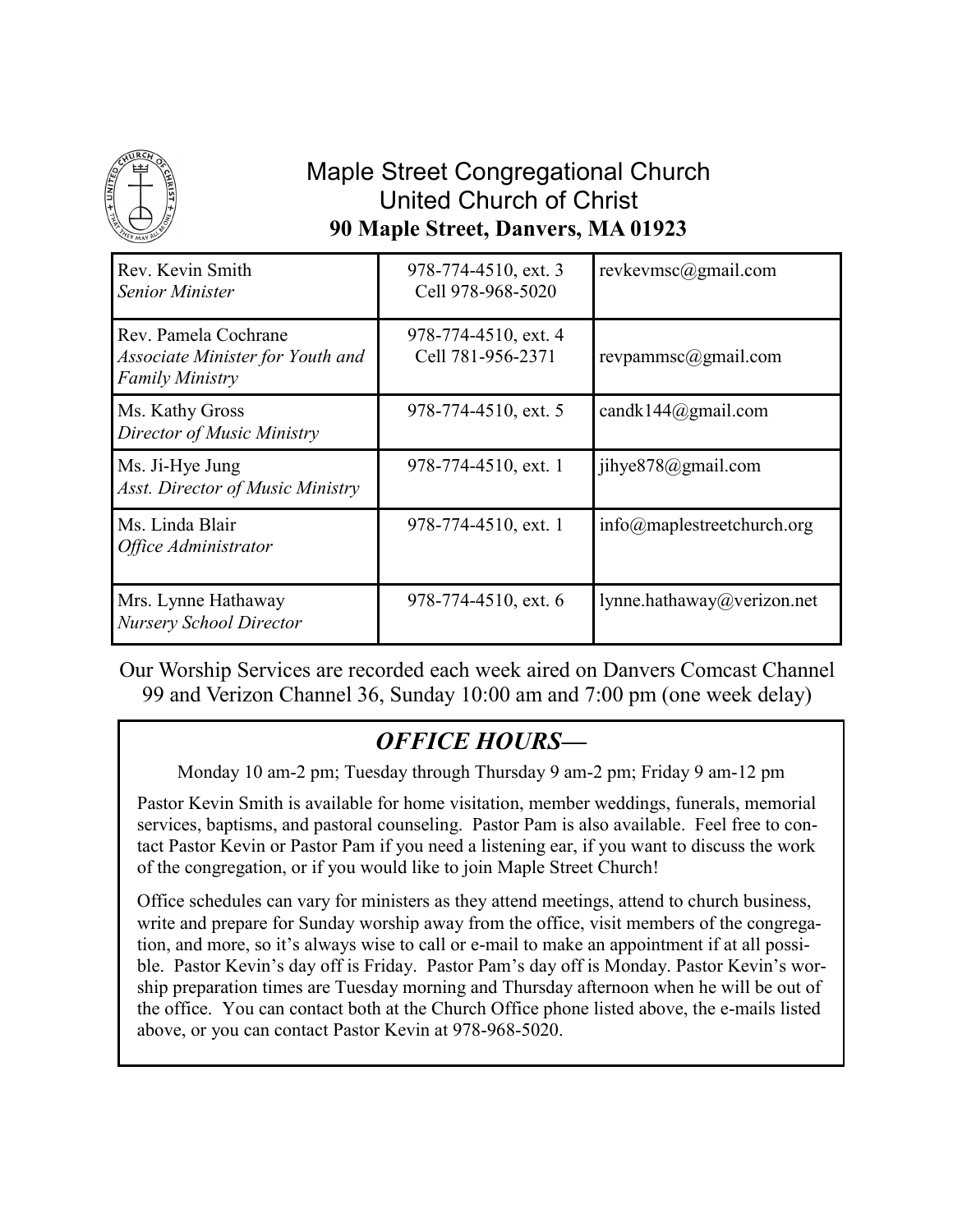*You are invited to complete the "Connection Card" if you are new, need to update information, or if you have a special request.*

#### **PASTORAL PRAYER**

#### **OFFERING OUR GIFTS TO GOD**

**\*Offertory—***In the Stillness of This Moment* Joseph Martin and David Angerman

**\*Doxology** Lyrics: Thomas Ken, Tune: Red No. 64 **Praise God from whom all blessings flow; Praise God all creatures here below; Alleluia! Alleluia! Praise God the source of all our gifts! Praise Jesus Christ whose pow'r uplifts! Praise the Spirit, Holy Spirit! Alleluia! Alleluia! Alleluia!**

## **\*Prayer of Thanksgiving and Dedication**

#### **SCRIPTURE LESSON Matthew 25:1-13**

"Then the kingdom of heaven will be like this. Ten bridesmaids took their lamps and went to meet the bridegroom. Five of them were foolish, and five were wise. When the foolish took their lamps, they took no oil with them; but the wise took flasks of oil with their lamps. As the bridegroom was delayed, all of them became drowsy and slept. But at midnight there was a shout, 'Look! Here is the bridegroom! Come out to meet him.' Then all those bridesmaids got up and trimmed their lamps. The foolish said to the wise, 'Give us some of your oil, for our lamps are going out.' But the wise replied, 'No! there will not be enough for you and for us; you had better go to the dealers and buy some for yourselves.' And while they went to buy it, the bridegroom came, and those who were ready went with him into the wedding banquet; and the door was shut. Later the other bridesmaids came also, saying, 'Lord, lord, open to us.' But he replied, 'Truly I tell you, I do not know you.' Keep awake therefore, for you know neither the day nor the hour."

| <b>SERMON</b>                                            | "Just Sleep on It"                                            | Rev. Kevin    |
|----------------------------------------------------------|---------------------------------------------------------------|---------------|
| *HYMN OF RESPONSE                                        | Rock of Ages, Cleft for Me                                    | Red No. 358   |
| <b>BENEDICTION</b>                                       |                                                               |               |
| <b>BENEDICTION RESPONSE</b> —Go in the Grace of the Lord |                                                               | James Barnard |
| <b>POSTLUDE</b>                                          | <i>Fugue in C Major</i>                                       | J. S. Bach    |
|                                                          | Our Worship together concludes with the Benediction Response. |               |

 *Our Worship together concludes with the Benediction Response. The Postlude is transitional music which inspires us as we go forth as disciples to serve God and one another.*